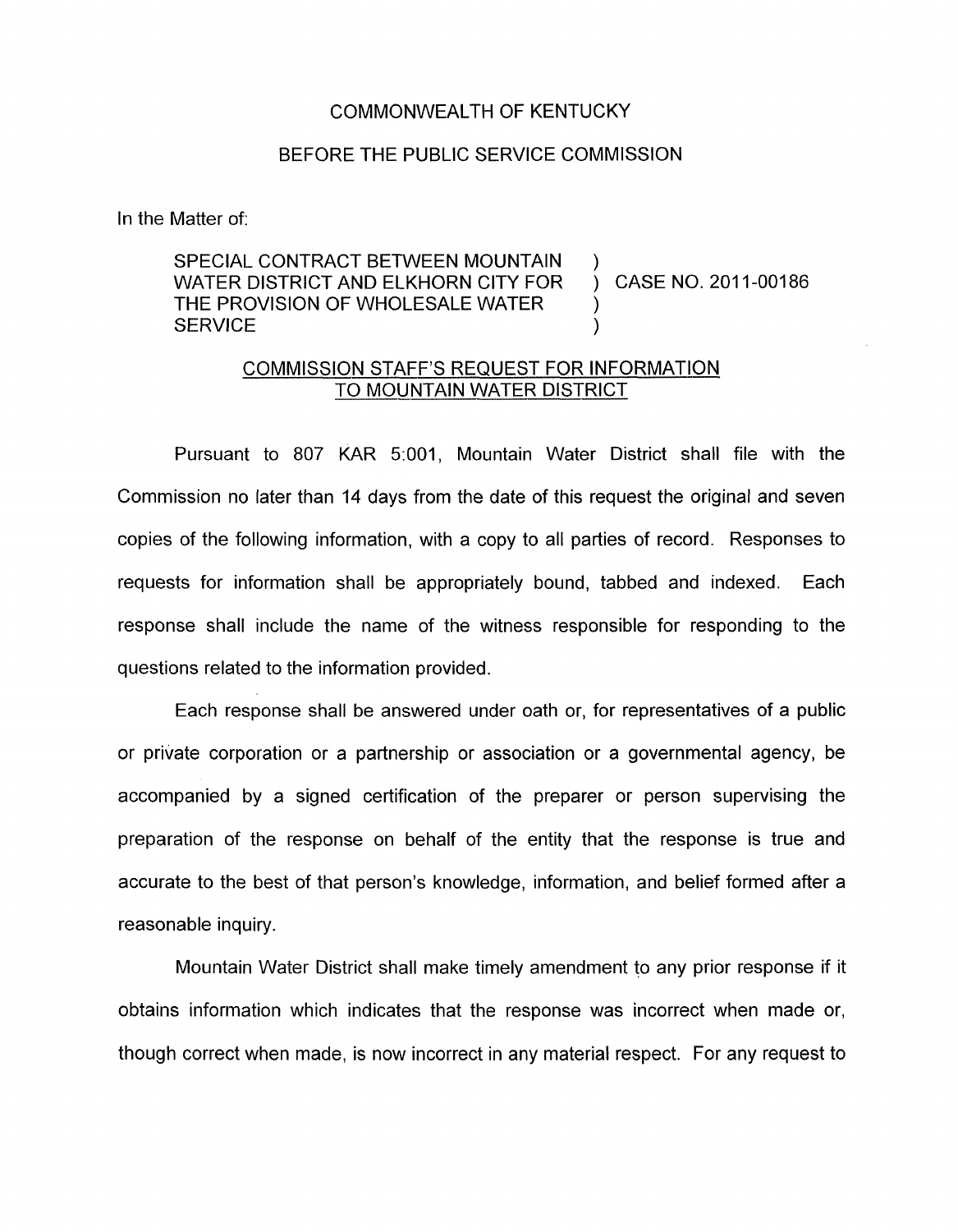which Mountain Water District fails or refuses to furnish all or part of the requested information, Mountain Water District shall provide a written explanation of the specific grounds for its failure to completely and precisely respond.

Careful attention should be given to copied material to ensure that it is legible. When the requested information has been previously provided in this proceeding in the requested format, reference may be made to the specific location of that information in responding to this request.

1. Refer to Affidavit of Grondall Potter of June 10, 2011, Exhibit A. For each month of calendar 2010 and 2011:

> a. State the total volume of water produced.

b. State the total cost of producing water.

c. Provide a breakdown of total cost into the individual components of the total cost listed in response to Item 1(b). This breakdown should use the water expense accounts that are set forth in the Uniform System of Accounts.

d. State the total volume of water sold from Mountain Water District's water treatment plant.

e. State the volume sold from Mountain Water District's water treatment plant to Elkhorn.

2. Refer to Affidavit of Grondall Potter of June 10, 2011, Exhibit A.

a. State whether the "Cost to Produce Water/1,000 Gal" column reflects only the cost of producing water at Mountain Water District's water treatment plant.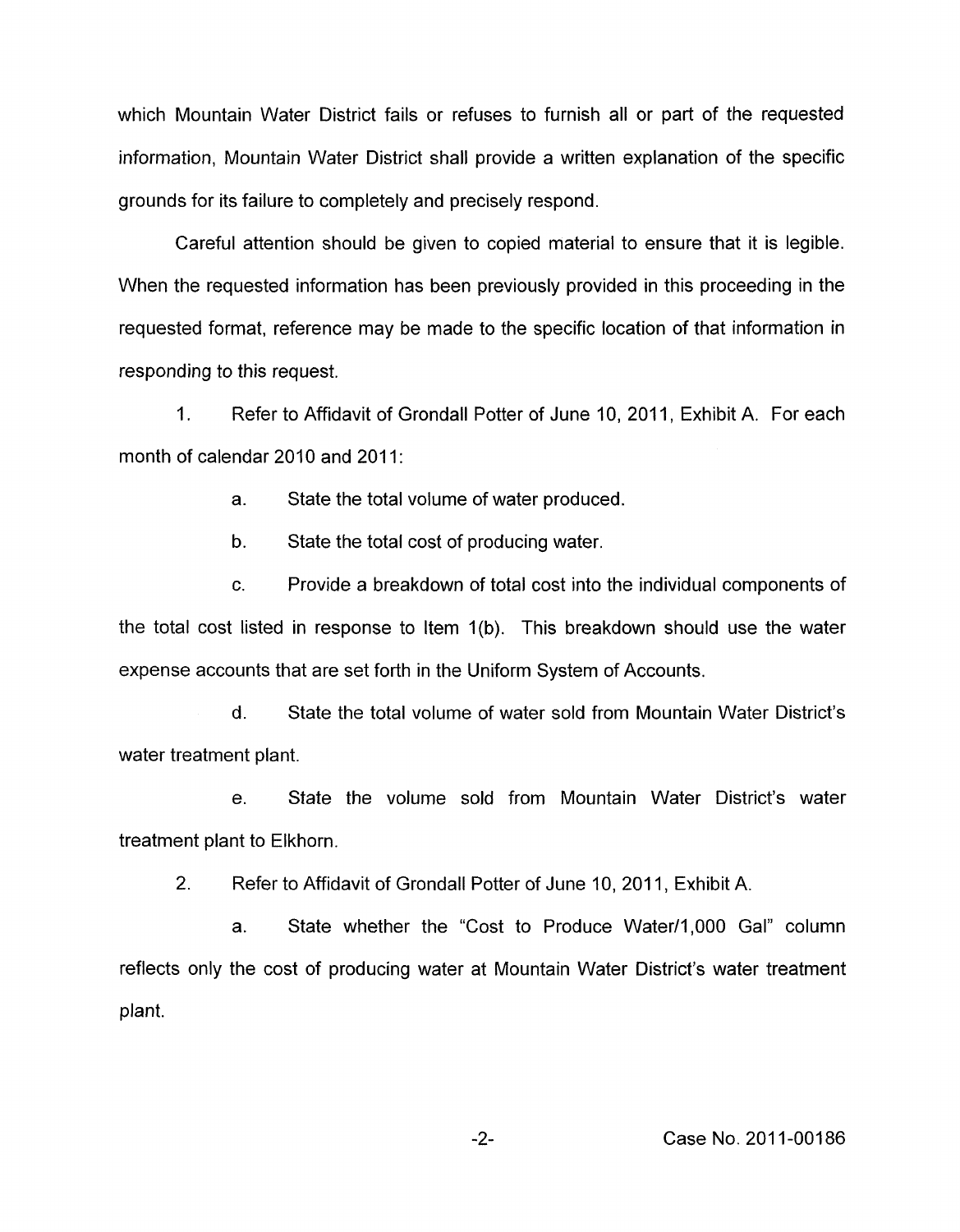b. State whether the "Cost to Produce Water/1,000 Gal" column contains any costs related to the transportation or transmission of water from Mountain Water District's water treatment plant to the delivery point for any end-user. If yes, explain how these costs were determined.

**3"** Refer to Affidavit of Grondall Potter of June IO, 2011, Exhibit A. Assume that the Commission uses the calendar year ending December 31, 2010 as the test period to establish the wholesale rate. The average annual cost of water declined 12.3 percent during the test period. Explain why an increase is reasonable when water production costs declined.

**4.** Refer to Minutes of Mountain Water District's Board of Commissioners Meeting of September 29, 2010 at 18. Mr. Potter advised the Board of Commissioners that an adjustment of the wholesale rate to Elkhorn City was necessary to reflect the increase in power costs.

a. Provide all studies, analyses, and calculations in which Mr. Potter or other representatives of Utility Management Group ("UMG") calculated the effect of any adjustment in electric power rates on the cost of providing water service to Elkhorn City.

b. Provide all studies, reports, and calculations that Mr. Potter provided to Mountain Water District's Board of Commissioners to support the wholesale rate increase for Elkhorn City.

5. Identify the electric consuming facilities that Mountain Water District owns and that are directly used to provide water service to Elkhorn City.

**-3-** Case No. 201 1-001 86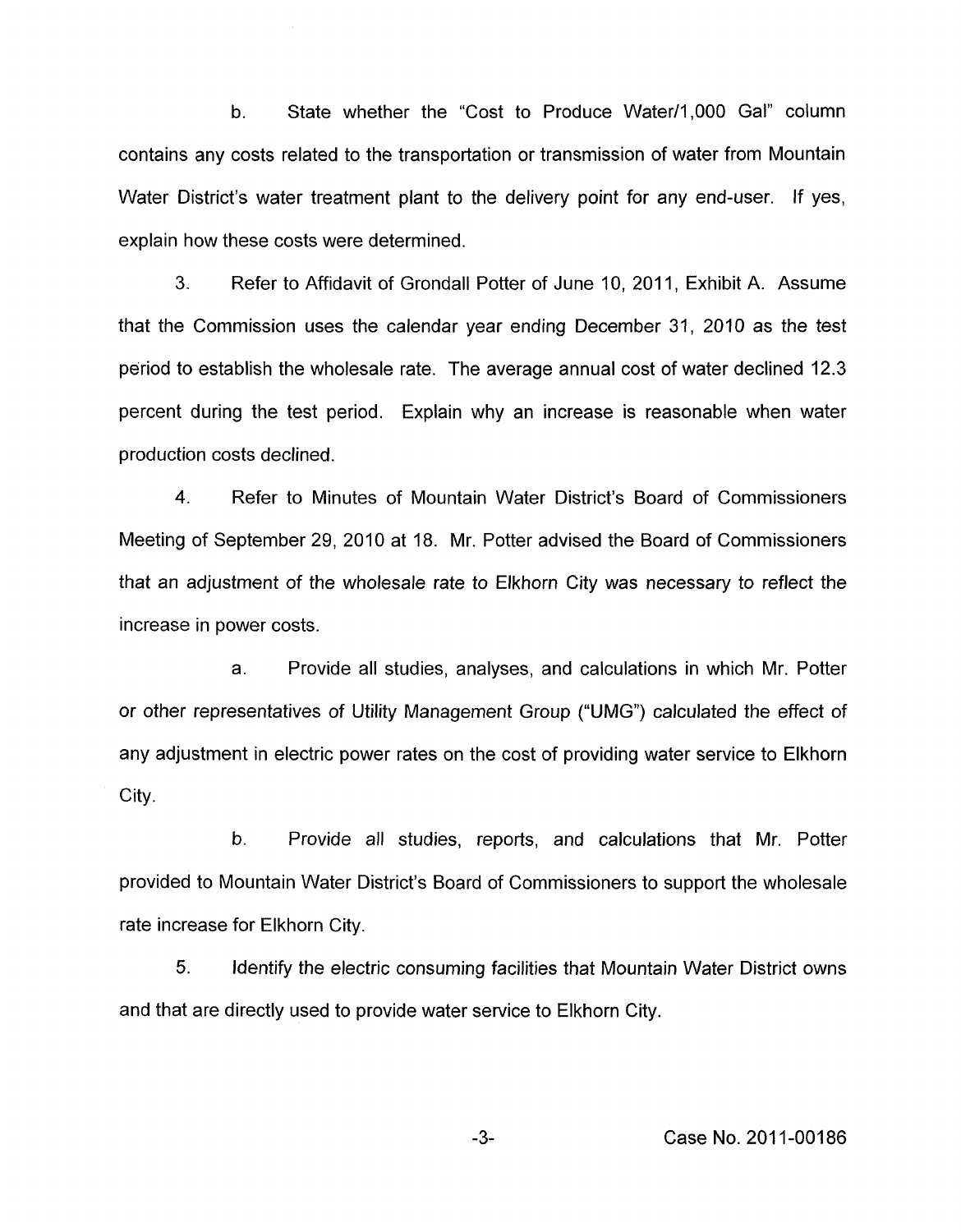<span id="page-3-0"></span>6. For each facility identified in Mountain Water District's Response to Item 4, provide the billing invoices for electric power provided to that facility for the year ending December 31,2010.

**7.** For each facility identified in Mountain Water District's Response to Item **4,**  state the rate schedule under which Mountain Water District receives power from American Electric Power

8. In prior rate proceedings, the Commission has not distinguished between the sources of water in determining the rates for Mountain Water District's wholesale and retail customers. Explain why the Commission should depart from that practice in this instance.

9. Provide all studies, analyses, reports, and written calculations that Mountain Water District considered to establish its existing wholesale water rate to Elkhorn City.

IO. Refer to Table 1, which summarizes the Operation and Maintenance Expense reported in Mountain Water District's annual reports to the Commission for the years from 2005 to 2010.

| <b>TABLE 1</b><br>Summary of Operation and Maintenance Expenses<br>Source: Mountain Water District Annual Reports 2005-2010 |                                                         |                               |                             |                                    |                                        |  |
|-----------------------------------------------------------------------------------------------------------------------------|---------------------------------------------------------|-------------------------------|-----------------------------|------------------------------------|----------------------------------------|--|
| Year                                                                                                                        | <b>Water Division</b>                                   |                               | <b>Sewer Division</b>       |                                    |                                        |  |
|                                                                                                                             | <b>Contractual Services -</b><br><b>Management Fees</b> | All Other O&M<br><b>Accts</b> | Owner<br><b>Manager Fee</b> | <b>Collection</b><br><b>System</b> | <b>Various O&amp;M</b><br><b>Accts</b> |  |
| 2005                                                                                                                        | \$2,536,663                                             | \$3,008,283                   |                             |                                    | \$181,835                              |  |
| 2006                                                                                                                        | 6,377,567                                               | 212,154                       |                             |                                    |                                        |  |
| 2007                                                                                                                        | 6,718,223                                               | 192,289                       |                             |                                    |                                        |  |
| 2008                                                                                                                        | 6,437,592                                               | 228,498                       | \$929,111                   |                                    |                                        |  |
| 2009                                                                                                                        | 5,887,967                                               | 301,093                       | 631,849                     |                                    |                                        |  |
| 2010                                                                                                                        | 6,524,901                                               | 468,408                       |                             | \$83,865                           |                                        |  |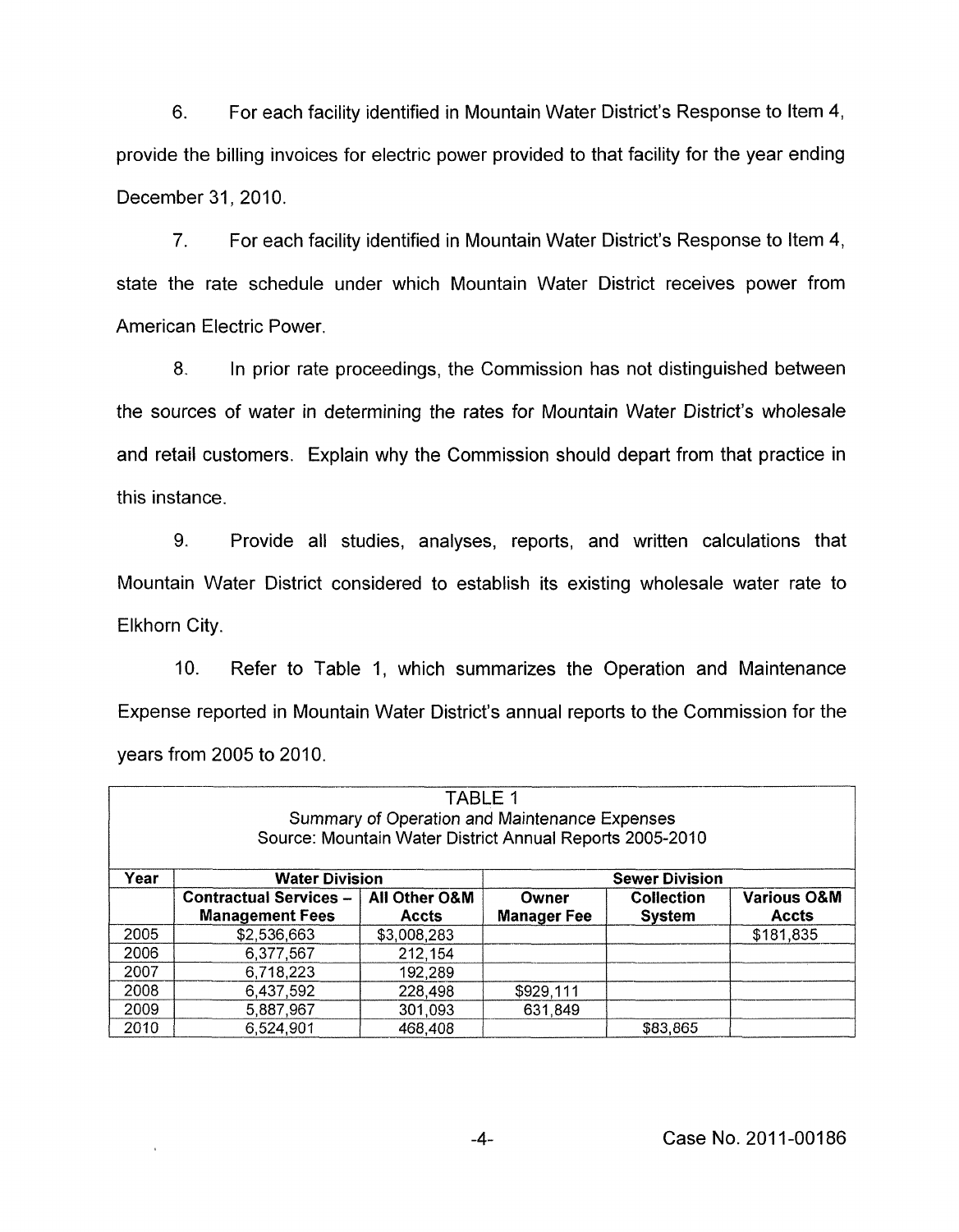a. Confirm that the amounts reported by the Water Division and Sewer Division as shown in [Table 1](#page-3-0) as Contractual Services - Management Fees and OwnerIManager Fees, respectively, represent all expenses related to Mountain Water District's management contract with UMG and represent no other type of expense.

b. UMG first operated Mountain Water District's water and sewer systems during 2005. If the \$2,536,663 as shown in [Table 1](#page-3-0) represents all UMG contract expenses that Mountain Water District report for 2005, explain why Mountain Water District did not assign or allocate any the UMG contract expenses to its sewer division. c. As shown in Table 1, Mountain Water District's 2005 Annual Report for its sewer division includes amounts reported to various operation and maintenance expense accounts that total \$181,135. The individual accounts are shown in Table 2.

| TABLE 2                                                                                                                                                                                                                                                                                                                                                               |                                                                                        |
|-----------------------------------------------------------------------------------------------------------------------------------------------------------------------------------------------------------------------------------------------------------------------------------------------------------------------------------------------------------------------|----------------------------------------------------------------------------------------|
| Other Labor, Materials and Expenses<br>Fuel and Power Purchased for Pumping and Treatment<br>Chemicals<br>Miscellaneous Supplies Expense, Pumping System<br>Miscellaneous Supplies Expense, Treatment and Disposal<br>Maintenance of Treatment and Disposal Plant<br>Office Supplies and Other Expenses<br>Insurance Expense<br><b>Employee Pensions and Benefits</b> | \$66,372<br>23,012<br>4,860<br>5,850<br>70,927<br>(17,600)<br>7,185<br>9,951<br>11,278 |
| <b>TOTAL</b>                                                                                                                                                                                                                                                                                                                                                          | \$181.835                                                                              |

(I) For each expense account listed in Table 2:

(a) State whether the amount represents expenses incurred for the sole purpose of operating of the sewer system that were directly assigned to the sewer division.

(b) State whether the amount represent expenses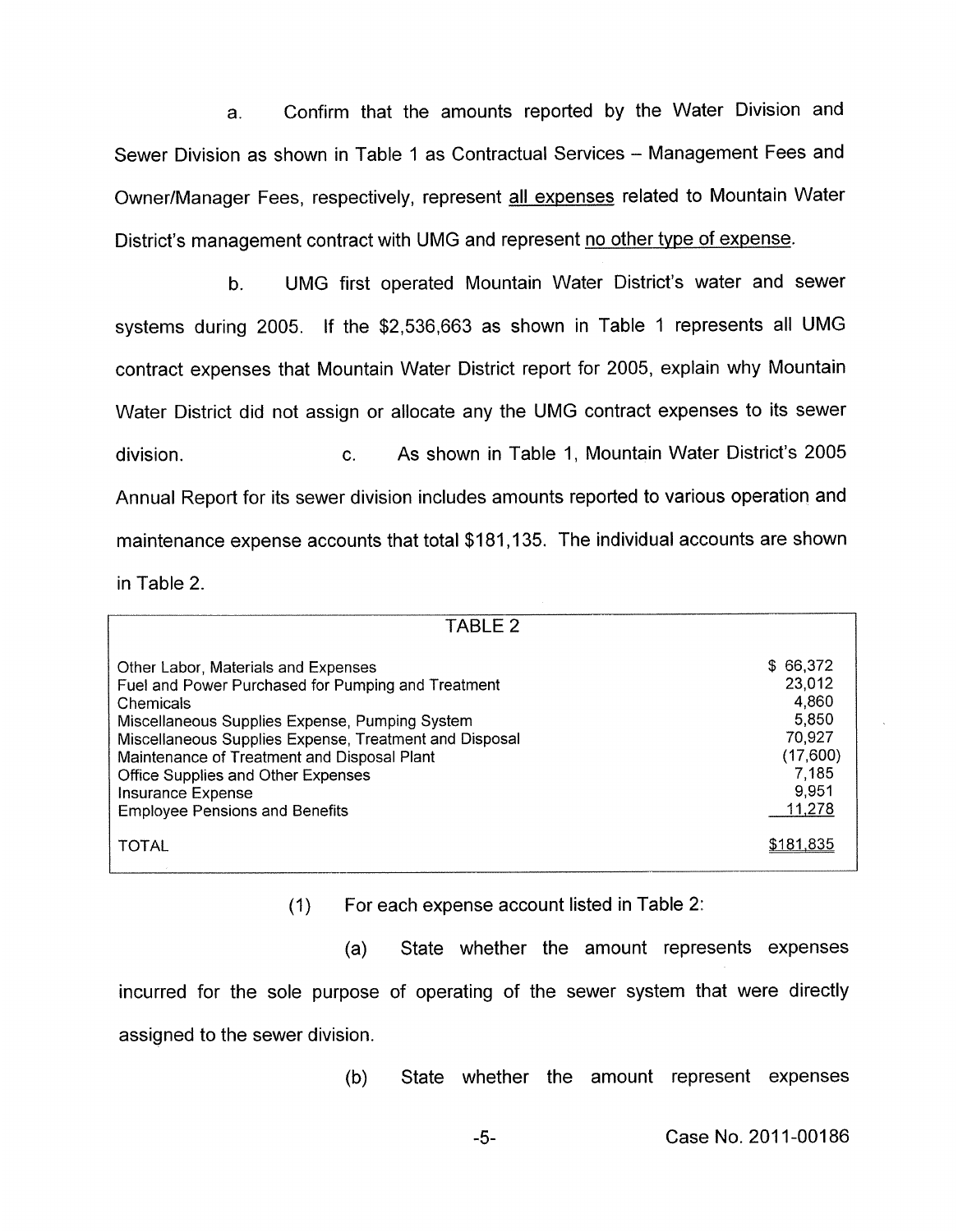common to the water and sewer divisions that Mountain Water District reported for the Sewer Division as the result of an allocation.

 $(c)$ workpapers showing how the allocation was determined. If an expense resulted from an allocation, provide all

(2) Explain why Mountain Water District made no allocation or direct assignment of these operation and maintenance expenses to its sewer division for the years from 2006 through 2010.

(3) Explain how the Mountain Water District did not overstate the expenses for its water division for the years 2006 through 2010 if no allocation or assignment of the various operation and maintenance expenses was made to its sewer division.

d. (1) State why Mountain Water District did not report for its sewer division operation and maintenance expenses in 2006 or 2007 as shown in [Table 1.](#page-3-0)

(2) Explain how the expenses for Mountain Water District's water division for these years are not overstated in the absence of any allocation or assignment of any expenses to the sewer division.

e. In 2008 and 2009 the Sewer Division reported an Owner/Manager Fee expense in the amount of \$929,111 and \$631,849, respectively.

(1) Provide all workpapers and show all calculations used to determine these amounts.

(2) Explain why the water division's expenses that Mountain Water District reported for the calendar years 2005, 2006, 2007 and 2010 are not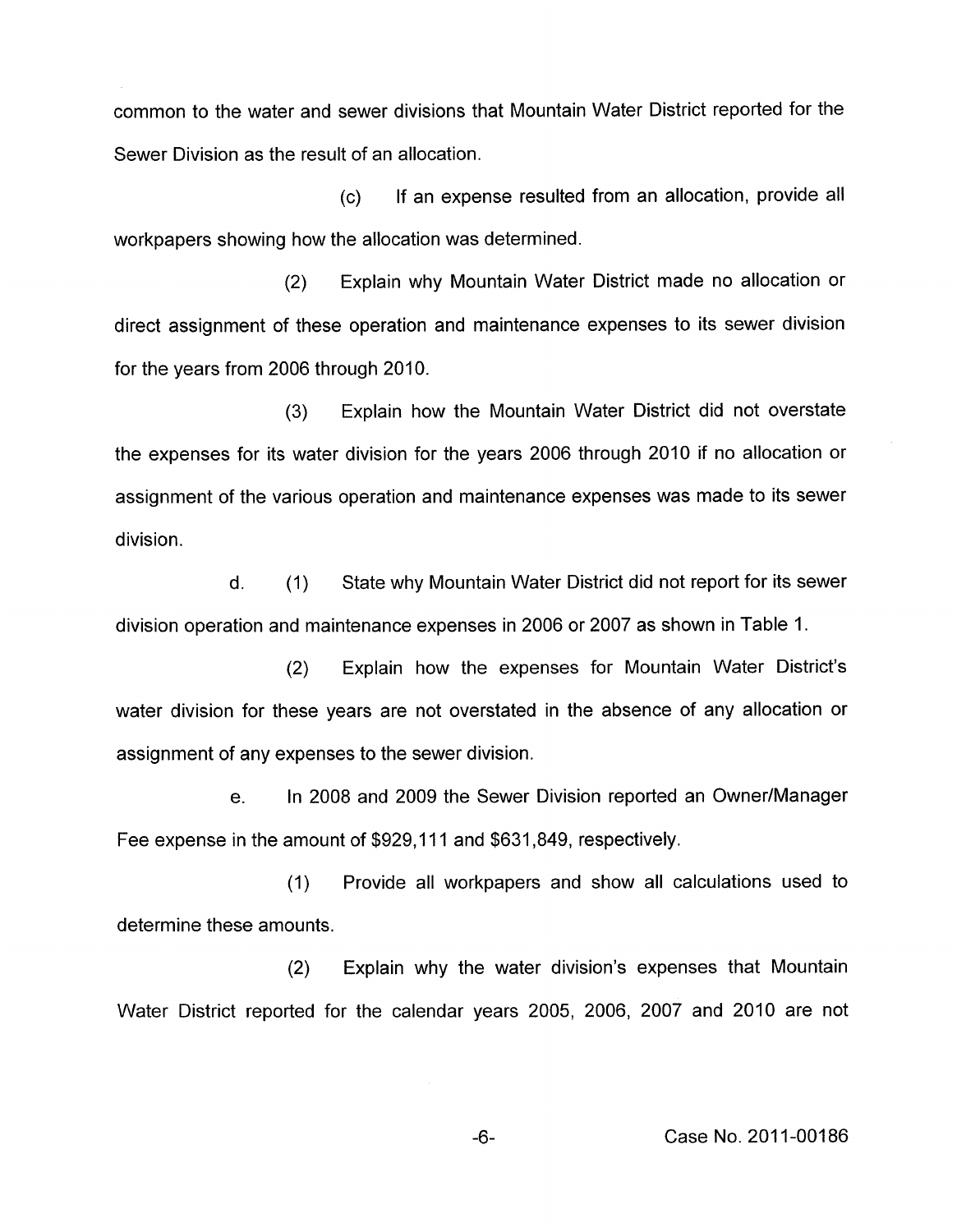overstated in the absence of any allocation of the OwnerlManager fee to Mountain Water District's sewer division.

f. As shown in Table 1, Mountain Water District reported Collection System expenses in the amount of \$83,865 during 2010 for its sewer division.

(1) State what the \$83,865 represents.

(2) State why Mountain Water District did not assign or allocate any UMG contractual fees to the sewer division for the calendar year 2010.

(3) State why Mountain Water District did not allocate Collection System Expenses to its sewer division in the calendar years 2005 through 2009.

**(4)** Explain why the reported water division's expenses for the years 2005 through 2009 are not overstated in the absence of an assignment or allocation of Collection System Expenses to the sewer division.

11. Refer to Affidavit of Grondall Potter of June 10, 2011, Exhibit A. Explain how Mountain Water District's failure to consistently allocate expenses between its water and sewer divisions was taken into consideration when calculating the monthly cost of water production as shown in Exhibit A.

itive Director Service Commission P O Box 615 Frankfort, Kentucky 40602-0615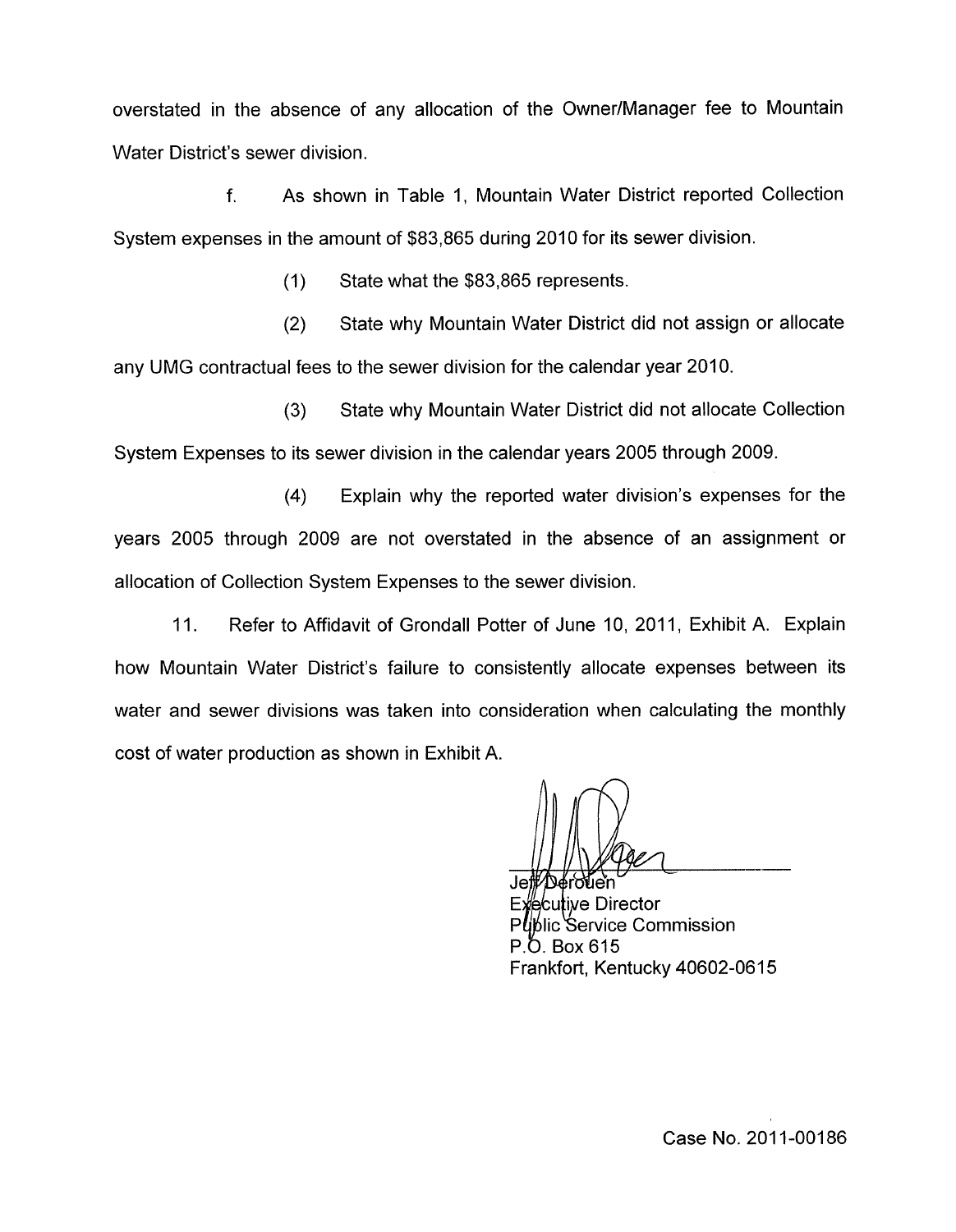DATED: **JAN 1.2 2012** 

*cc:* Parties of Record